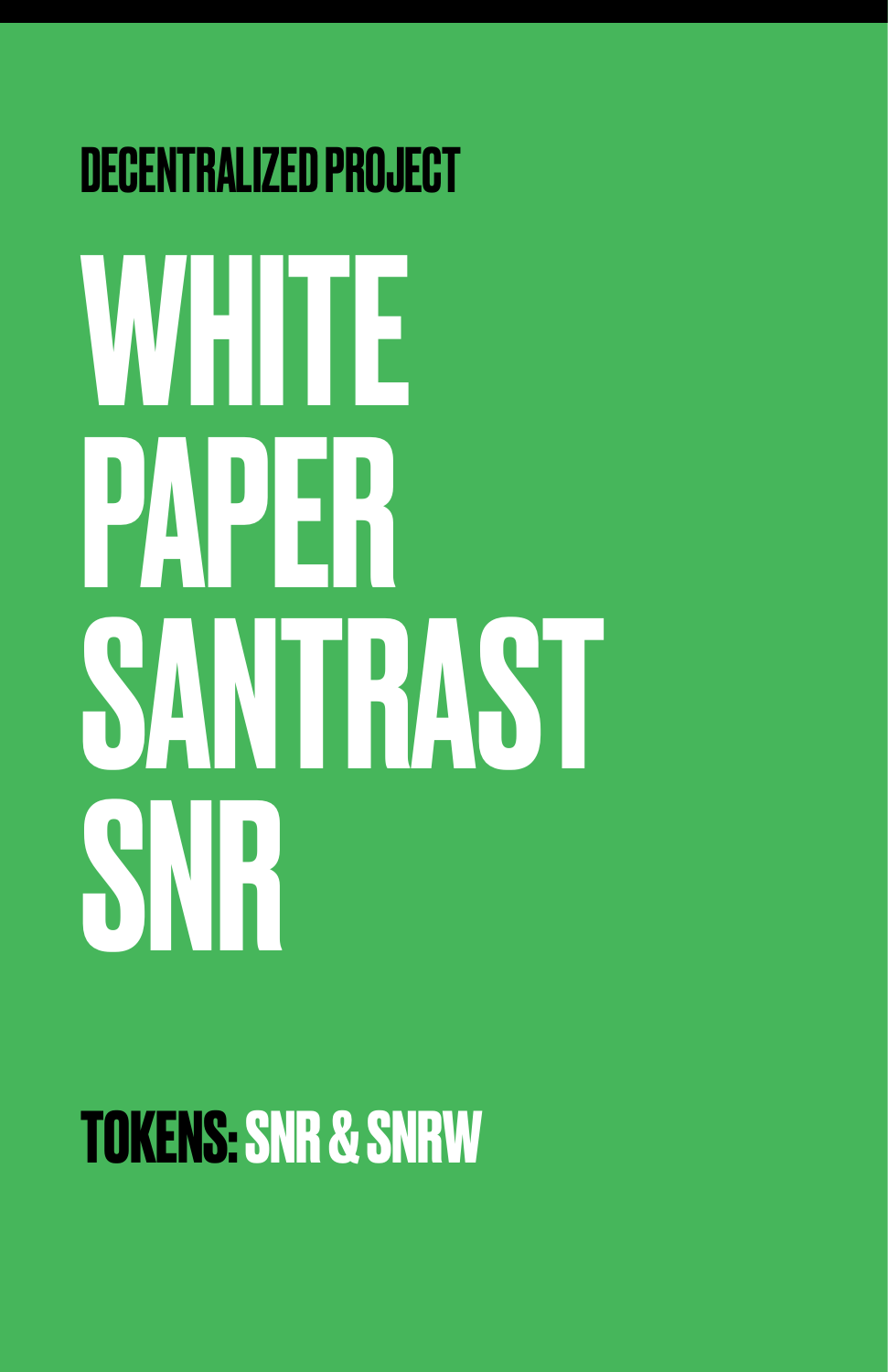#### **ECOSYSTEM "SANTRAST"**

The<br>
whic<br>
cryp<br>
as m<br>
project. he ecosystem of the project is built on our multiplier, which includes a system of interaction between cryptography and the real sector of the economy, as well as making a profit for the followers and participants of the

In previous years, cryptography has gone through many transformations and with the advent of DeFi protocols, solving our problems has become much easier. in fact, our idea that requires the development of many tools is transferred to the DeFi technology and will be spread in this area.

The basis of the idea is that the entire system of the crypto industry is self-contained and has excess liquidity. In fact, what is happening is caused by the uncontrollable growth of bitcoin, as well as its systematic ups and downs associated with the computing power for its production and maintenance of the network itself. In turn, the rest of the altcoins follow its market movement.

The scheme of interaction with the real sector of the economy is as follows:

The business community today is faced with a number of difficulties in the development of their business, this is due to a number of reasons.

- 1. High competition and lack of working capital for the development of your business
- 2. Tax legislation, excessive pressure from regulatory authorities, high tax burden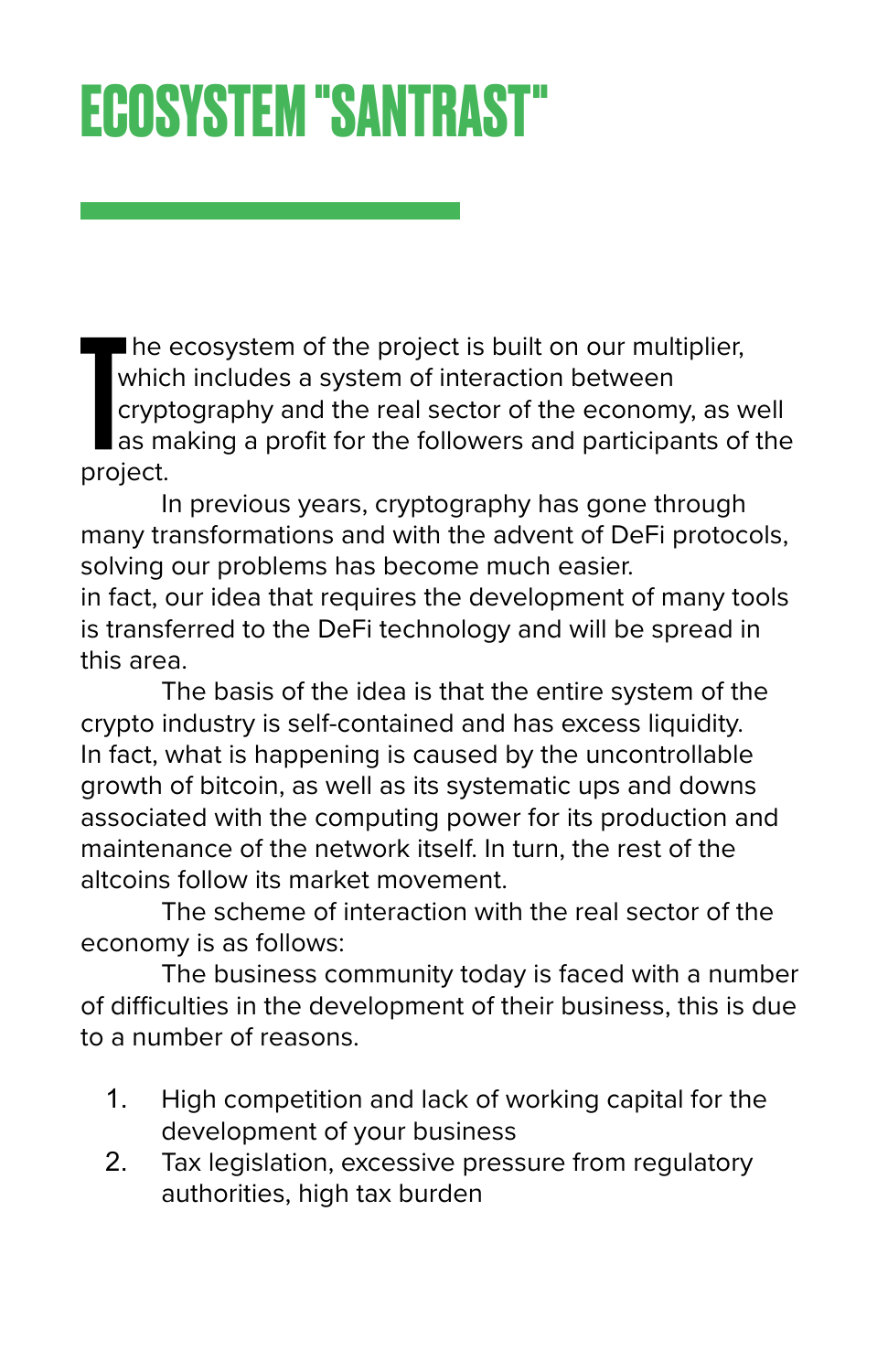- 3. Inflation, decline in the purchasing power of the population. Difficulties in promoting products and services
- 4. To attract additional investment, entrepreneurs have to overcome a lot of administrative barriers, reserve capital on trading floors, pay all kinds of fees, pay for the work of specialized specialists, etc., for the majority this becomes insurmountable obstacles.

The development of our strategy based on blockchain with its own crypto currency will allow any representative of the entrepreneurial community manage your capital as efficiently as possible, as well as neutralize or minimize the above problems of classical economics.

The solution lies in the creation of synthetic derivatives included in the ERC 20 token based on the ETH blockchain Avalanche network.

Let's look at an example of how this would work. Suppose that businessman Aleksey manufactures accessories for mobile phones. He has good sales and especially the product (x), he wants to expand the production of this product and he needs additional investments, but he does not have them. Then he becomes our partner. We, in turn, create a synthetic derivative backed by commodity (x) and call it token (x), and also create several pools of liquidity:

 $-$  First pool "SNRW"  $*(X)$ 

- Second pool "SNRW" \* "USDT".

Since the second pool was created initially, it accumulates liquidity of one of the assets in favor of "USDT" after which investors can exchange the "SNRW" token for a token (x)

It follows from this that the entrepreneur Alexey received a valuable crypto asset with practically zero investments.

"Santrast" under the terms of the deal places 50% of the tokens (x) in liquidity pools paired with the "SNRW" token,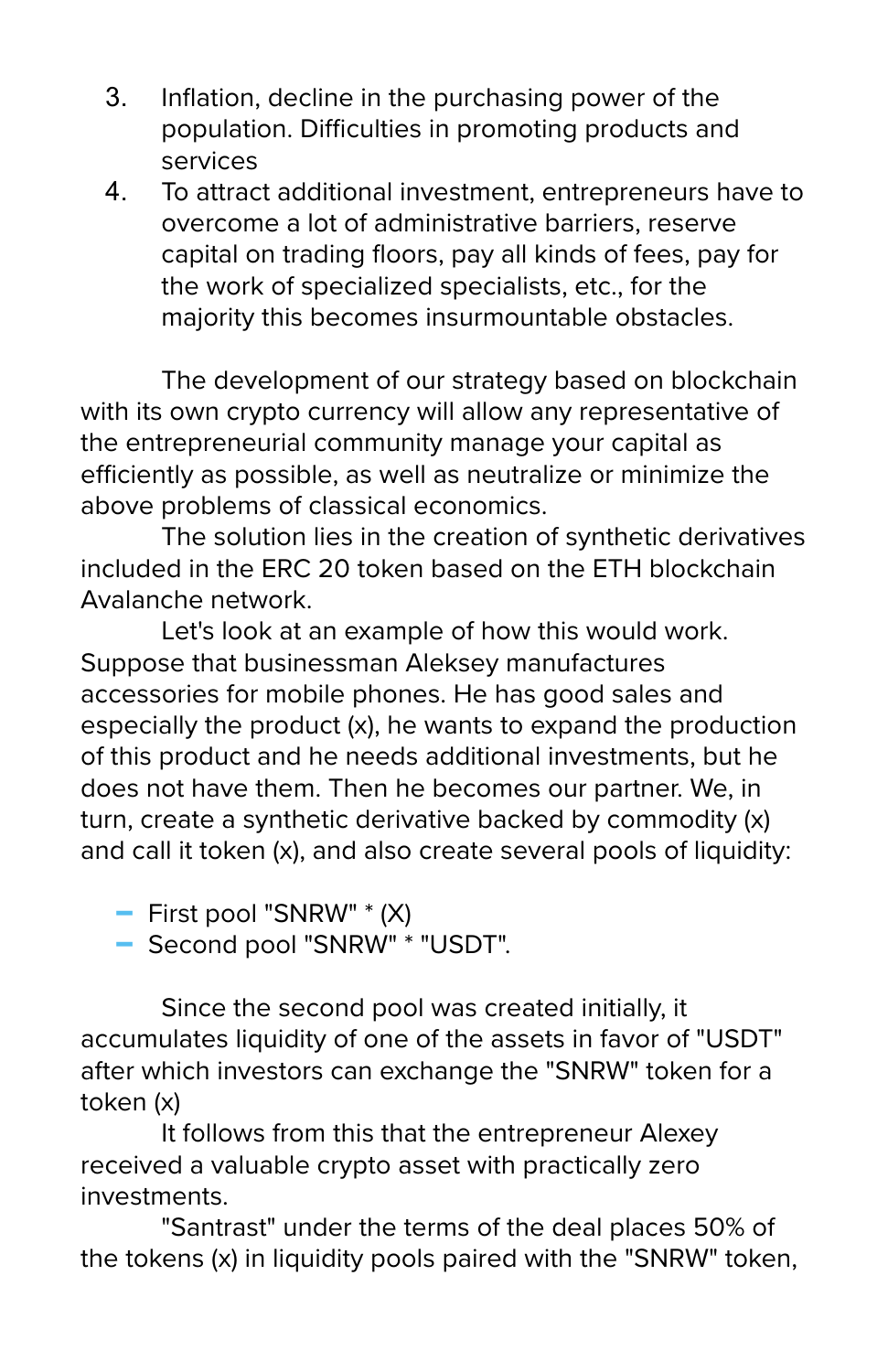30% is transferred to the customer, 20% remains in the "SNR" reserve wallet and will be included in the "SANTRAST" asset base, thus the base cost of the "SNR" itself and the token (x) increases, and the demand for "SNRW" also increases Investors have the same opportunities. In combination with the "Pangolin DEX" protocol, it is possible to approximate any marketing strategy, accumulate assets, reserve in liquidity pools for extra profit, make speculative transactions, transfer assets to other trading platforms.

Our strategy, combined with DeFi, will allow entrepreneurs to create completely synthetic derivatives for their businesses, goods and services for every single position with absolute freedom. These derivatives will be included in smart contracts based on DeFi protocols.

Thus, we solve several problems at once.:

- 1. Raising additional capital bypassing administrative barriers
- 2. Overcome the first competitive advantage and compete freely with major players in pricing policy. The ability to attract additional customers, increase purchasing power
- 3. Keep your capital in a crypto asset not subject to inflation
- 4. Avoid undue attention of regulatory authorities, saving money on administrative resources
- 5. There is no need to reserve colossal capitals to attract additional investments, to attract borrowed funds
- 6. Free exchange of crypto assets into fiat capital on third-party crypto exchanges
- 7. Participants will gain access to additional liquidity from sectors of the economy that were not previously available.

The Santrast project also has its own SNR derivative and will initially be implemented under the same scheme.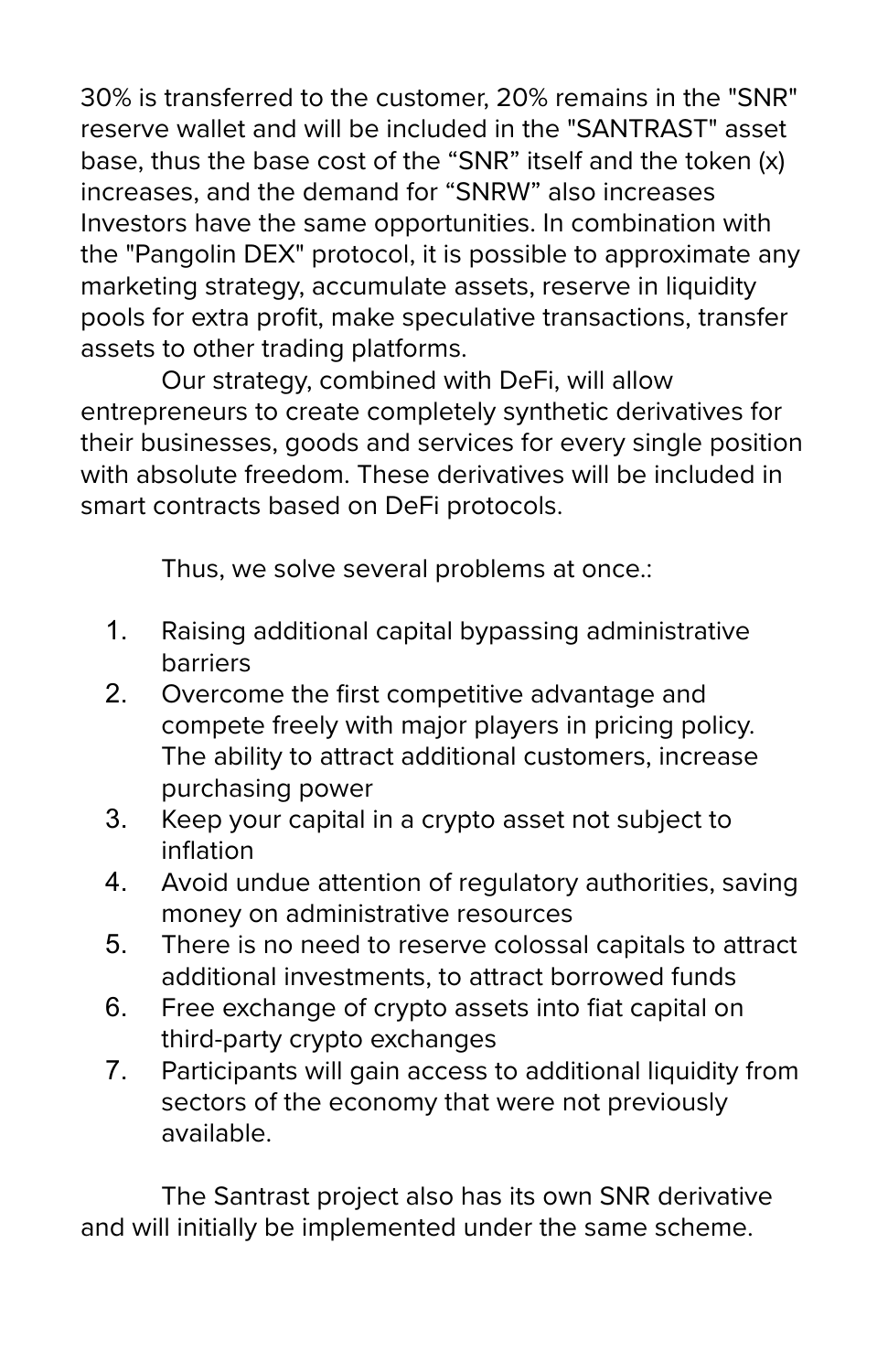## **1. "SNR" AND "SNRW" TOKENS**

"SNR" is an ERC 20 token built on the basis of Ether<br>and is a synthetic derivative of the Santrast project,<br>"SNRW" token is an internal cryptocurrency of the pi<br>also built on the basis of Ethereum and is intended t<br>impleme "SNR" is an ERC 20 token built on the basis of Ethereum and is a synthetic derivative of the Santrast project, the "SNRW" token is an internal cryptocurrency of the project also built on the basis of Ethereum and is intended to "SNR":

- 20% of the available "SNR" coins will be reserved and will be put into circulation at the discretion of the project administration
- 5% of "SNR" will be distributed among the project participants. 75% will be put into circulation.

The deadline for the full launch of the project is June 30, 2024. The start date of the project is considered to be the reservation of funds in the liquidity pool on the Pangolin platform

The initial placement of "SNR" is made on the decentralized exchange "Pangolin" (https:// info.pangolin.exchange), in the future it will be placed on other sites.

The "SNRW" token has been issued in the amount of 1,000,000,000,000 units:

 $-10\%$  will be distributed among the organizers of the project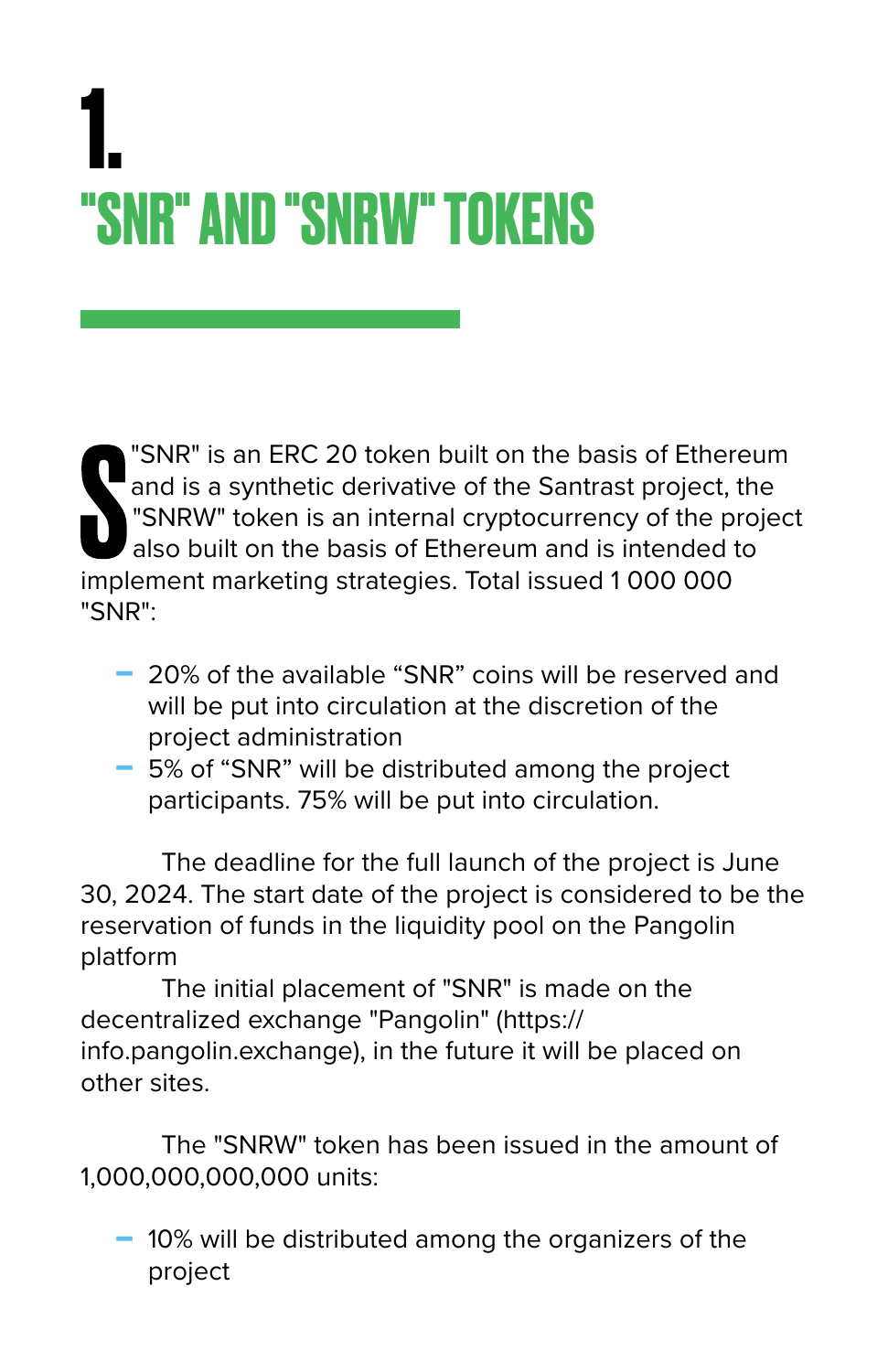- The rest is placed in parts in liquidity pools, see the amount of placement on the official website in the releases section.
- Asset reservation wallet address 0x41D0ae702C8aF2e52ea8c7b29ff3cB660151EFBa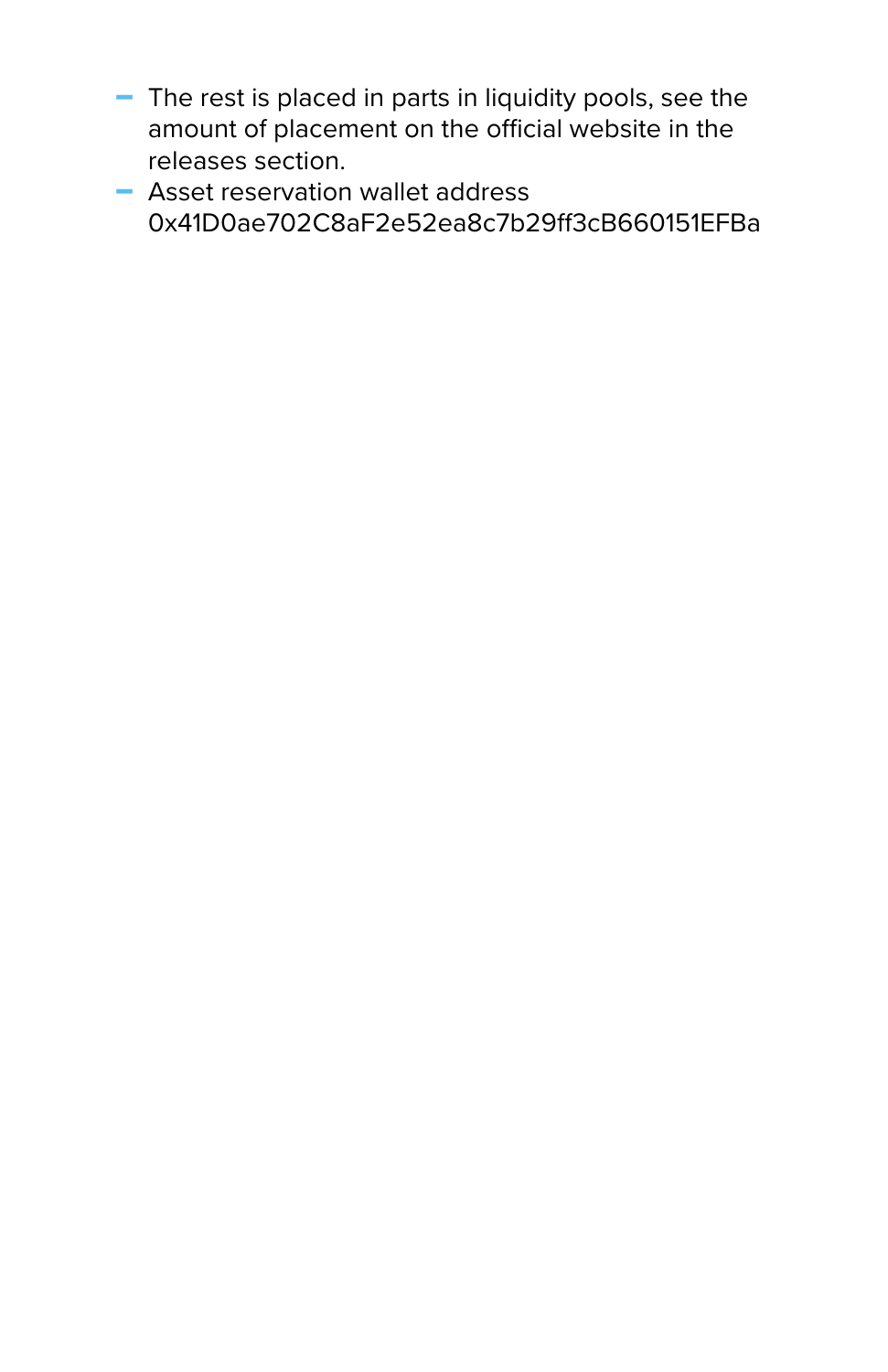#### **2. NETWORK "AVALANCHE" AND "PANGOLIN" DEX**

t the time of this writing, London has been updated on the ETH network, and by the end of 2021 it is planned to switch the Ethereum network to version 2.0, according the assurances of the developers, this will reduce commi t the time of this writing, London has been updated on the ETH network, and by the end of 2021 it is planned to switch the Ethereum network to version 2.0, according to the assurances of the developers, this will reduce how events will develop and commissions continue to grow ... Also, the ETH network miners impose restrictions on the developers of new Dapps, which leads to a bad user experience and forces them to switch to alternative networks.

After assessing all the risks associated with these events, our team decided to deploy their project in the Avalanche network and make an initial placement of their assets on the Pangolin DEX platform.

We do not abandon the concept outlined in white paper and will develop our project in this direction. Since Pangolin is a relatively young project and little liquid, we had an idea to increase the SANTRAST asset base, as well as to increase trade turnover in Pangolin DEX itself.

The essence of the idea is very simple, place our assets in liquidity pools, transfer part of the funds to the ETH network to buy out assets circulating on the ETH network exchanges. With the help of an avalanche bridge, we transfer them to the "Avalanche" network for subsequent placement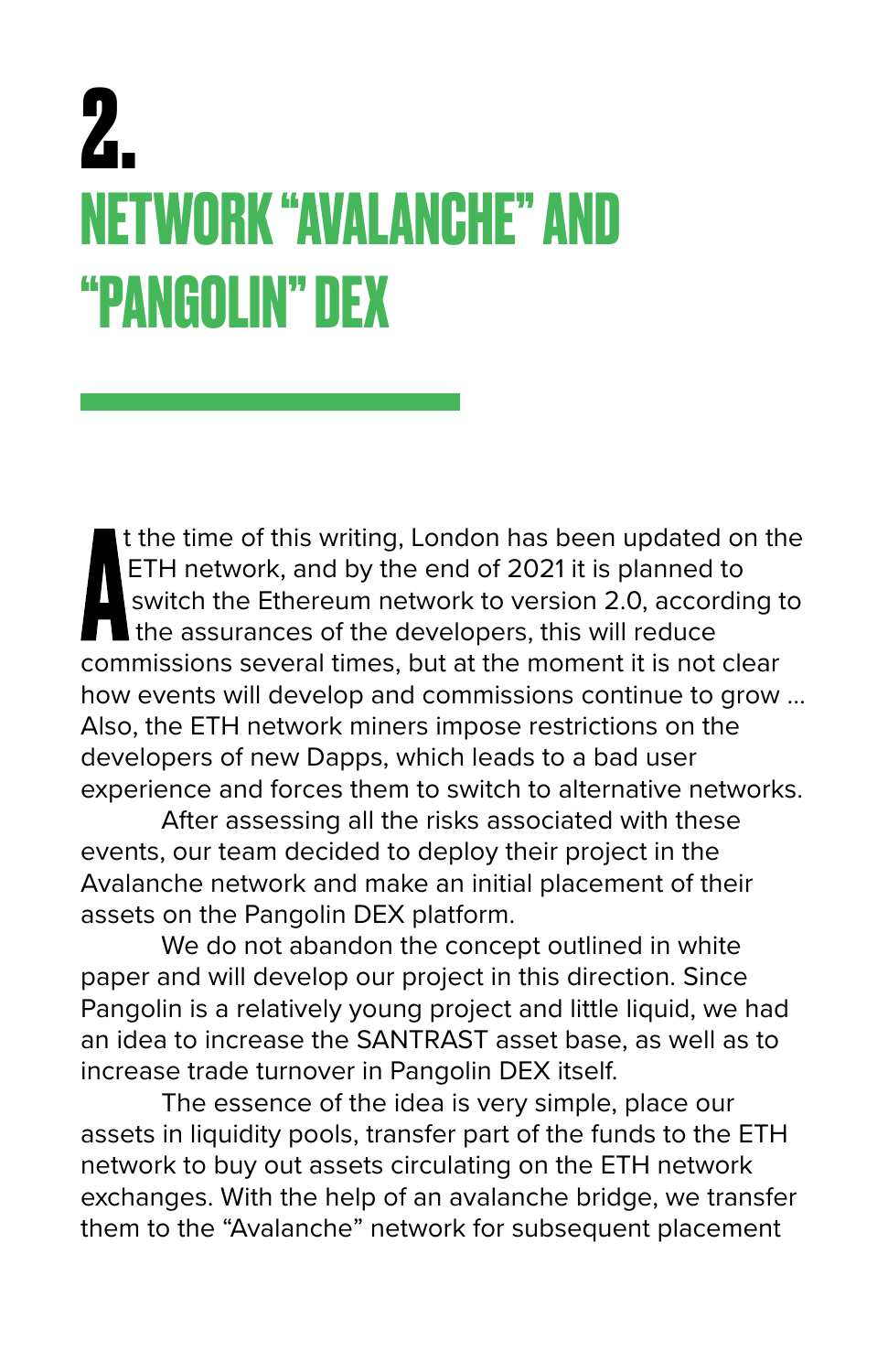on the "Pangolin" DEX in liquidity pools only in tandem with "SNRW".

The "SANTRAST" tokens deployed in the Avalanche network have the same symbols as in the ETH network. The number and distribution of tokens are distributed as originally planned:

- Contract address "SNR.e" symbol "SNR" x0c56938dc4be6fc6b5641445be21644797ce251a
- Address contract "SNRW.e" symbol "SNRW" 0xe677bdc4f5ac7ef7701f4199f25abad34d41fd7f

Contracts deployed on the Avalanche Mainnet C-chain are marked with (.e).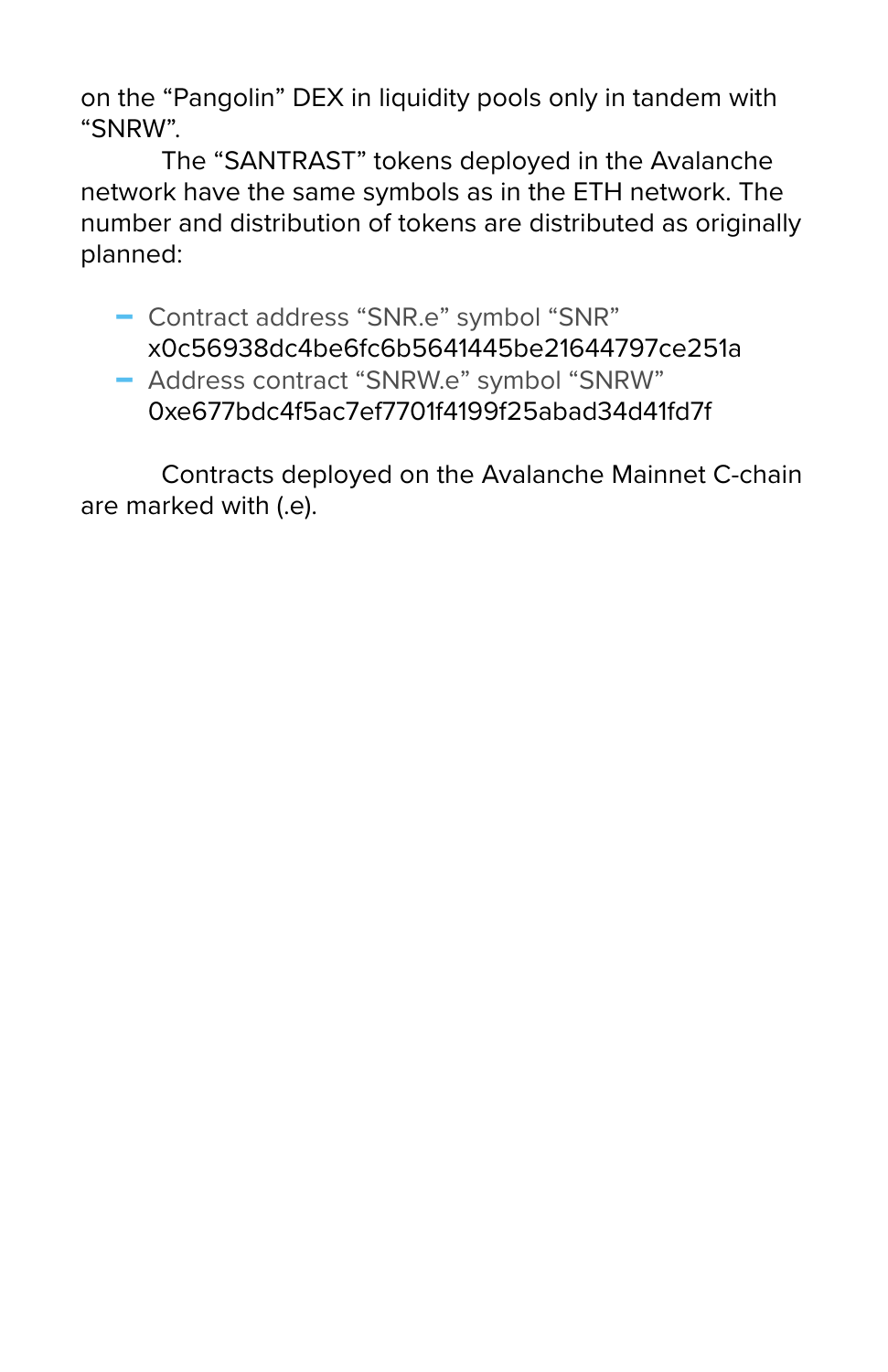## **3. OUR TEAM**

- $\frac{y}{c}$ he team of our project consists of specialists with many years of experience in the industries required for its development, as all the creators of the project wished to remain anonymous.
- The head, developer and mastermind of "Santrast" has over 10 years of investment experience, a specialist in crypto projects.
- Leading financial analyst, expert in the development of investment strategies, a successful trader, more than 10 years of experience.
- Marketer, specialist in the field of promoting goods and services, entrepreneur with more than 20 years of experience.
- IT specialist, web designer, CRM systems developer, entrepreneur, over 20 years of experience.
- Project investor, successful entrepreneur, large business owner, over 20 years of experience.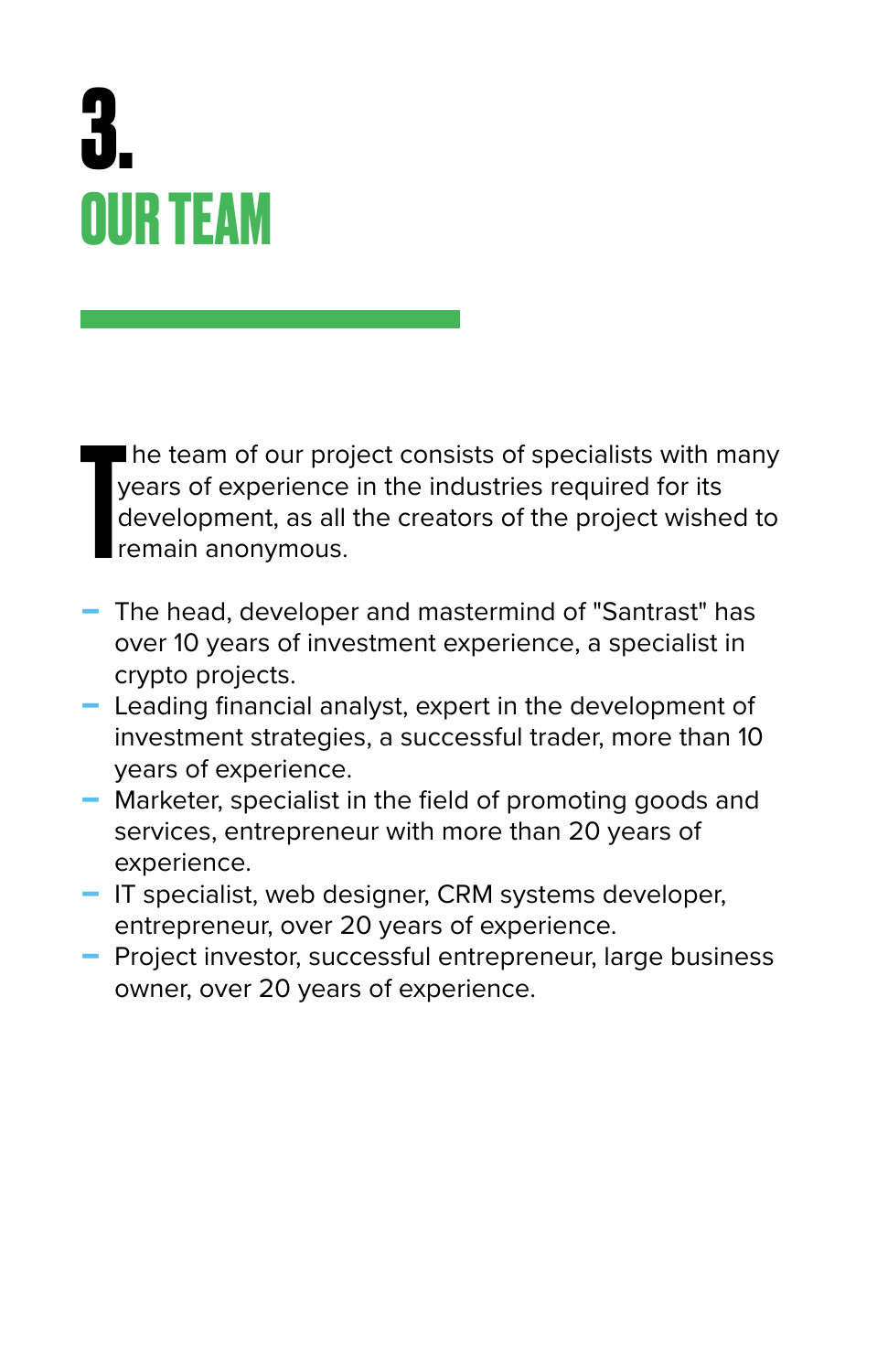## **4. SANTRAST GOALS AND STRATEGY**

T he purpose of the first stage is the implementation of a marketing strategy, partial reinvestment, reservationplacement in additional pools of liquidity

- 2. The second stage is the formation and development of an independent blockchain with its own crypto currency
- 3. The third stage is the reorganization of the company into an open joint stock company and entry into the international market through an IPO
- 4. The fourth stage is the creation of your own decentralized and centralized crypto exchanges
- 5. The fifth stage is the integration of your own cryptocurrency through our exchanges into the real sector of the economy.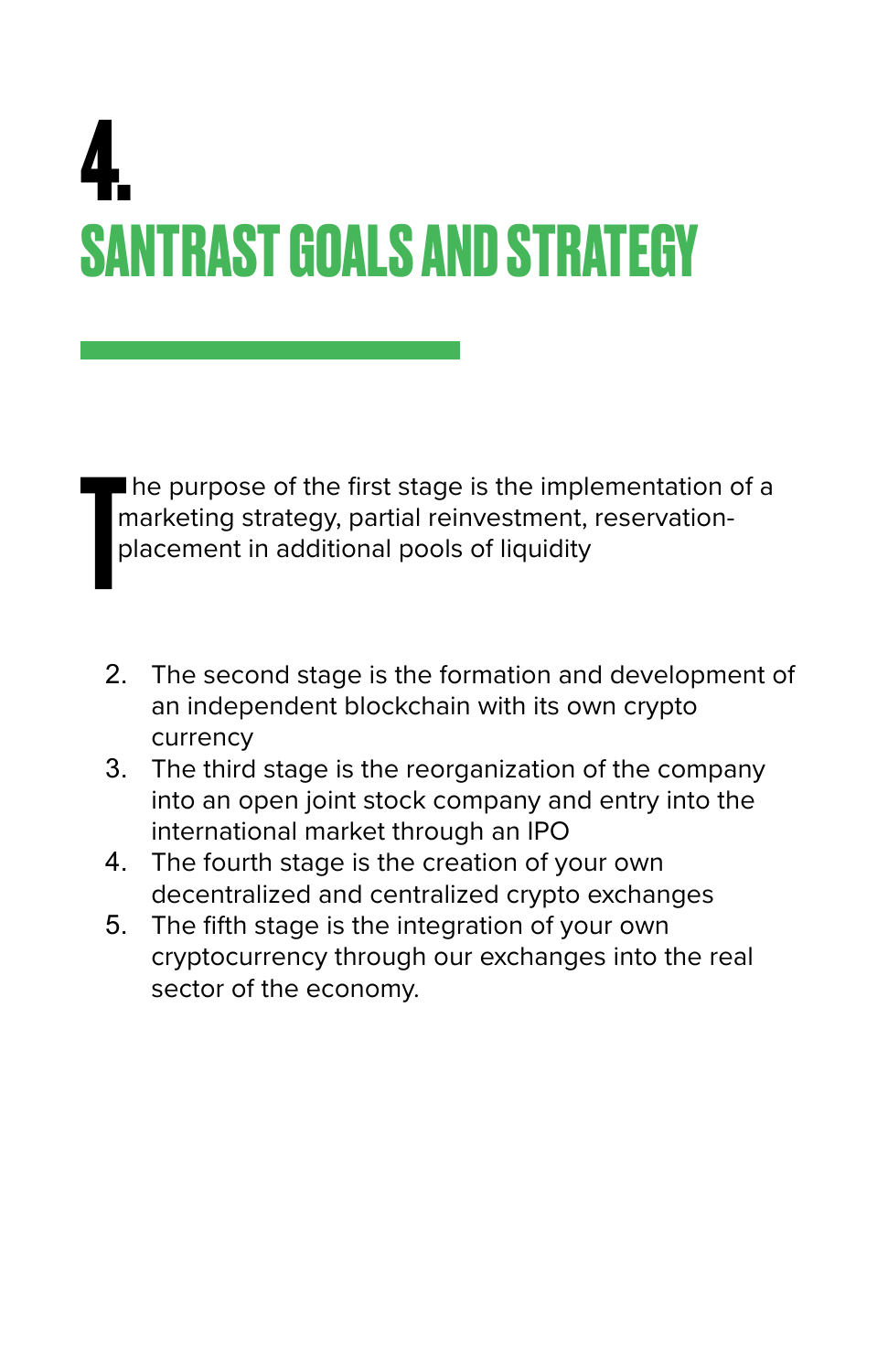## **5. CONCLUSION**

A fter analyzing the crypto market, the team of our project came to the conclusion that we have competing projects such as "Sintetix", "Minter", "Poligon" and others.

Our main difference from these projects:

- 1. We create our own market, the turnover of assets in which occurs only with our local currency.
- 2. Unlike competing projects where all processes are chaotic, "SANTRAST" organizes the crypto community in a given direction, predictable and understandable.
- 3. The project has no analogues, cross-platform structure.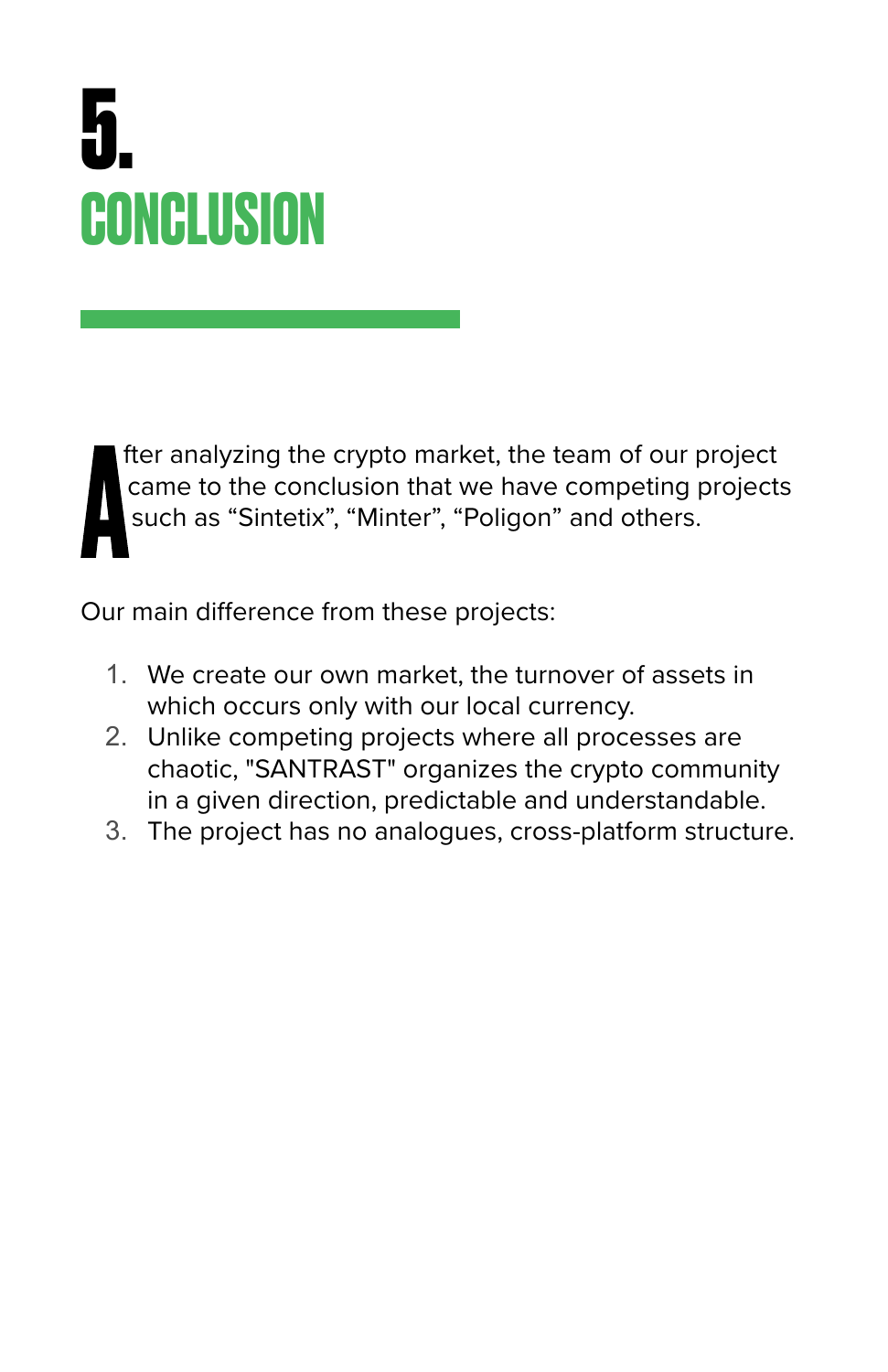# *SNR* S A N T R A S T

#### **ABOUT THE PROJECT**

Decentralized cross-platform project that unites the crypto industry and the real sector of the economy. Created by the community for the community.

We are introducing a new concept for this project "Cross-platform staking»

The "SANTRAST" project is a tool that will unite the assets of Russian and European companies involved in advanced high-tech sectors of the economy and the entire business community.

At the time of the release of the "SNR" token, the project is at the start-up stage. Token holders will be participants in a financial innovation that has no analogues.

The SNR token is the world's first blockchain project with a basic return. The proceeds will be used to increase the company's asset base and support high-tech startups, the development of medicine, renewable energy, environmental protection and restoration.

SNRW is part of the SANTRAST project, it is an asset with a variable value, interacts with the SNR contract and the